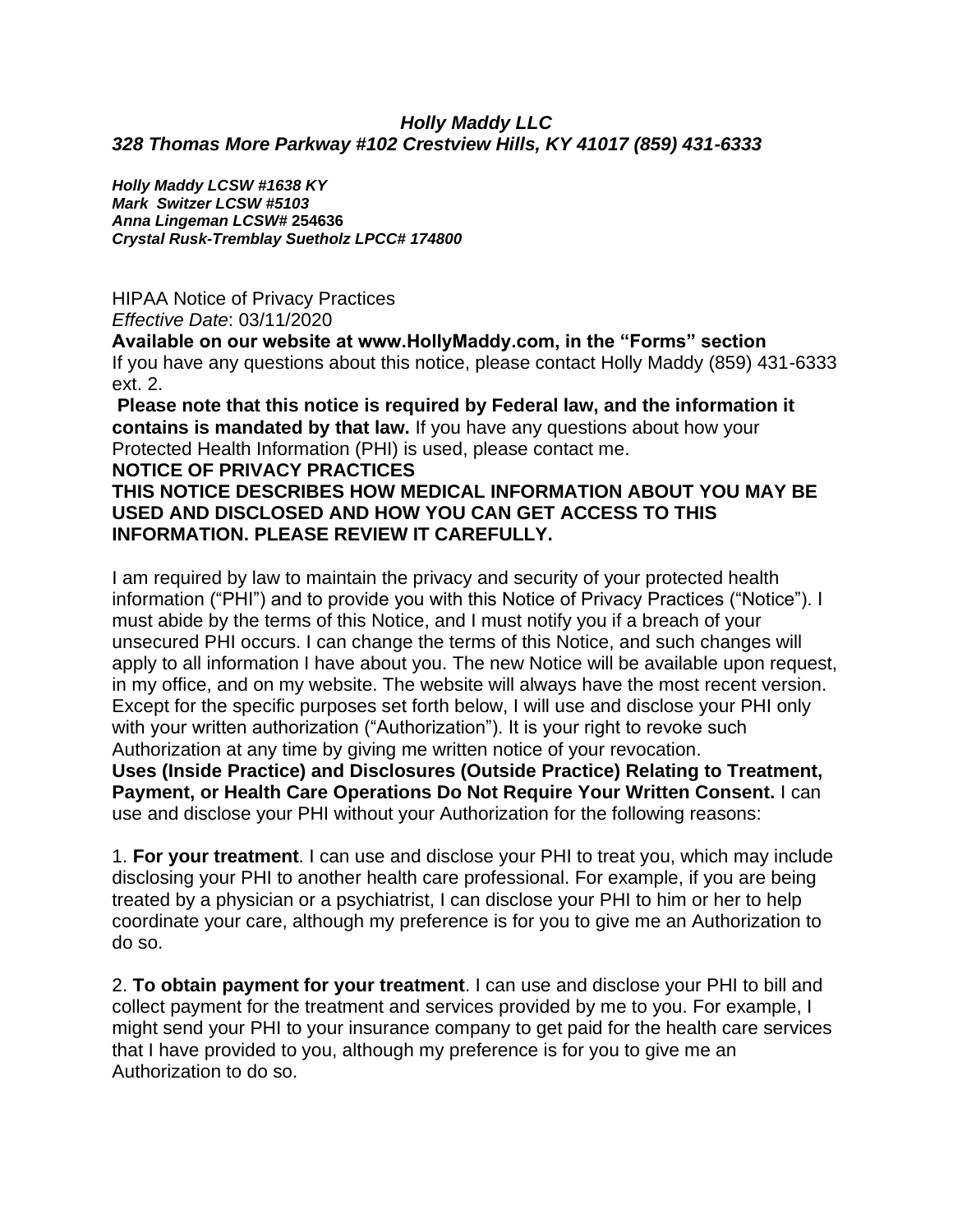3. **For health care operations**. I can use and disclose your PHI for purposes of conducting health care operations pertaining to my practice, including contacting you when necessary. For example, I may need to disclose your PHI to my attorney to obtain advice about complying with applicable laws.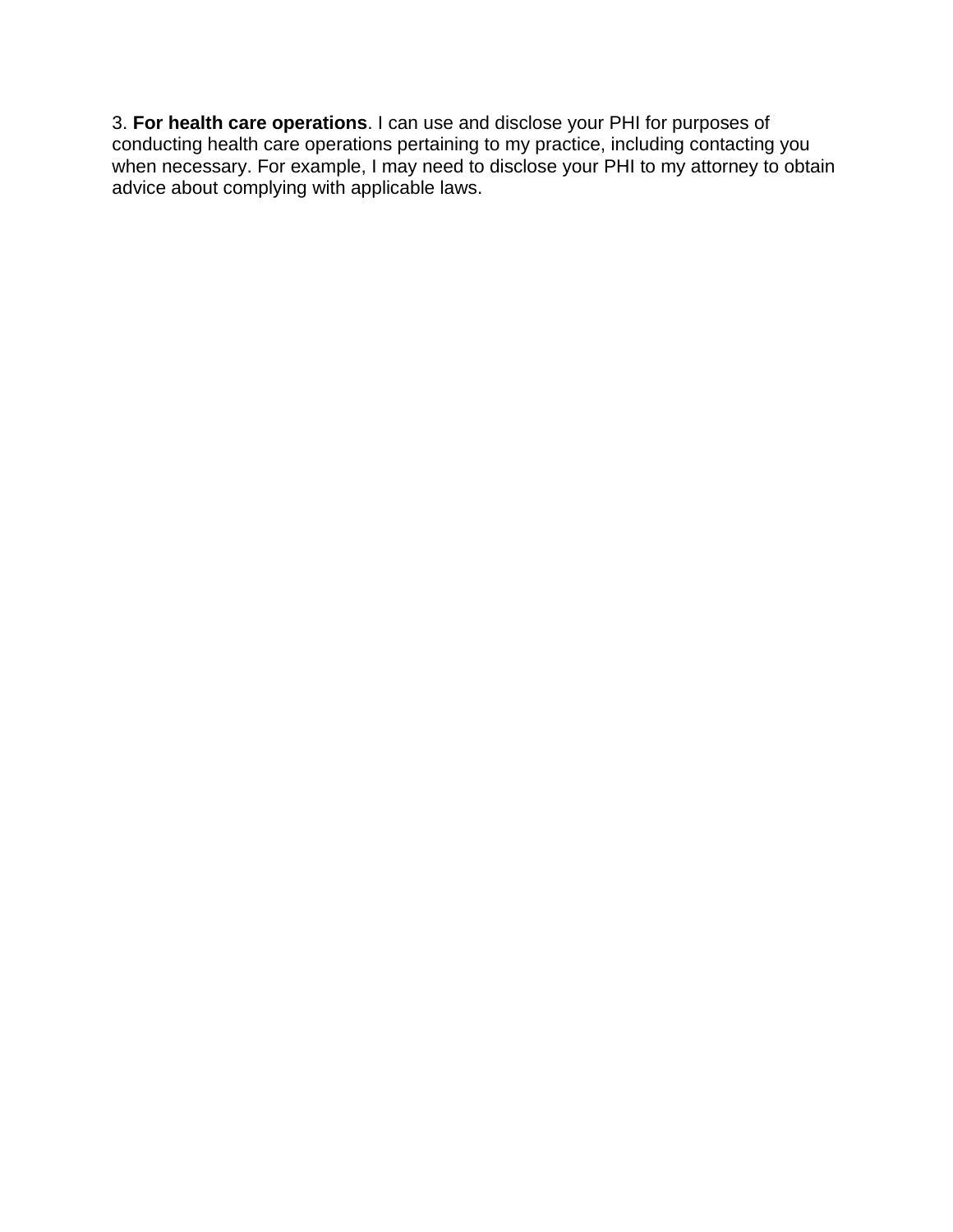#### **Certain Uses and Disclosures Require Your Authorization.**

1. **Psychotherapy Notes**. I do not keep "psychotherapy notes" as that term is defined in 45 CFR § 164.501; rather, I keep a record of your treatment and you may request a copy of such record at any time, or you may request that I prepare a summary of your treatment. There may be reasonable, cost-based fees involved with copying the record or preparing the summary.

2. **Marketing Purposes**. As a psychotherapist, I will not use or disclose your PHI for marketing purposes. Marketing is defined as receiving financial remuneration for communicating about other businesses' health-related services or products to patients.

3. **Sale of PHI**. As a psychotherapist, I will not sell your PHI in the regular course of my business.

**Certain Uses and Disclosures Do Not Require Your Authorization.** Subject to certain limitations mandated by law, I can use and disclose your PHI without your Authorization for the following reasons:

1. When disclosure is required by state or federal law, and the use or disclosure complies with and is limited to the relevant requirements of such law.

2. For public health activities, including reporting suspected child, elder, or dependent adult abuse, or preventing or reducing a serious threat to anyone's health or safety.

3. For health oversight activities, including audits and investigations.

4. For judicial and administrative proceedings, including responding to a court or administrative order, although my preference is to obtain an Authorization from you before doing so.

5. For law enforcement purposes, including reporting crimes occurring on my premises.

6. To coroners or medical examiners, when such individuals are performing duties authorized by law.

7. For research purposes, including studying and comparing the mental health of patients who received one form of therapy versus those who received another form of therapy for the same condition.

8. Specialized government functions, including, ensuring the proper execution of military missions; protecting the President of the United States; conducting intelligence or counter-intelligence operations; or, helping to ensure the safety of those working within or housed in correctional institutions.

9. For workers' compensation purposes. Although my preference is to obtain an Authorization from you, I may provide your PHI in order to comply with workers' compensation laws.